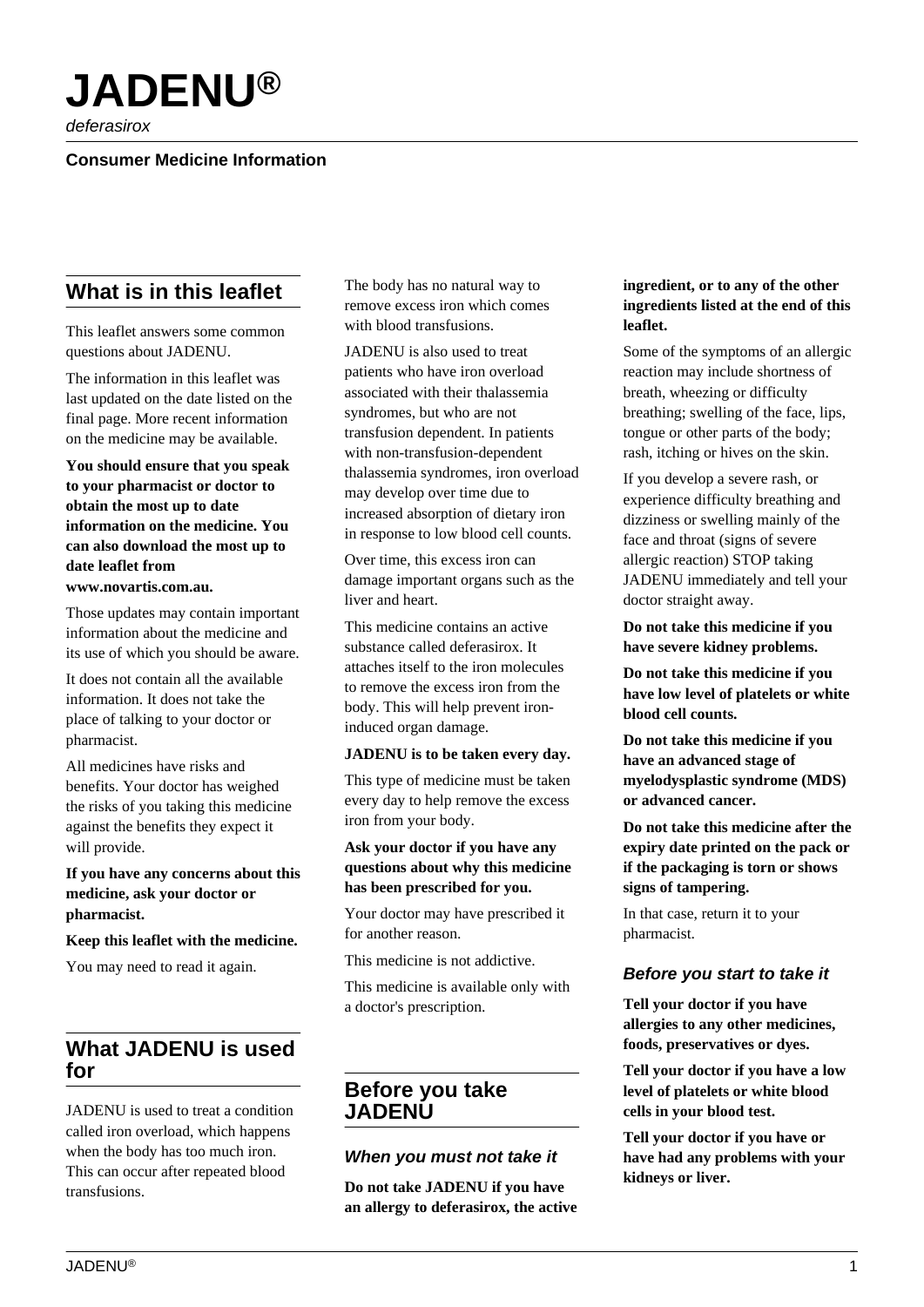Your doctor may want to take special precautions in this case.

### **Tell your doctor if you are pregnant or plan to become pregnant or are breast-feeding.**

Your doctor can discuss with you the risks and benefits involved.

# **Taking other medicines**

**Tell your doctor or pharmacist if you are taking any other medicines, including any that you buy without a prescription from your pharmacy, supermarket or health food shop.**

Some medicines and JADENU may interfere with each other. These include:

- cyclosporin, used in transplantation to prevent organ rejection or to treat rheumatoid arthritis or atopic dermatitis
- midazolam (a medicine used to sedate)
- simvastatin (medicines used to lower cholesterol)
- hormonal contraceptive agents (birth control medicines). Their effectiveness may be reduced while taking JADENU. Use additional contraception.
- certain painkillers or antiinflammatory medicines (e.g. aspirin, ibuprofen, corticosteroids)
- oral bisphosphonates (medicines used to treat osteoporosis)
- anticoagulant medicines (medicines used to prevent or treat blood clotting)
- antacid preparations containing aluminium, which should not be taken at the same time of day as JADENU
- a medicine for type 2 diabetes called repaglinide
- certain medicines for epilepsy or sedation (phenytoin, phenobarbitone)
- a medicine for HIV called ritonavir
- a medicine for tuberculosis called rifampicin
- a medicine for cancer called paclitaxel
- a medicine used to remove bile acids called cholestyramine
- theophylline (used to treat respiratory diseases such as asthma).
- busulfan (used as treatment prior to bone marrow transplant)

Other medicines that are processed like theophylline in the body and your doctor should know about include: clozapine, cyclobenzaprine, imipramine, haloperidol, fluvoxamine, mexiletine, naproxen, olanzapine, riluzole, tacrine, tizanidine, zileuton and zolmitriptan.

Your doctor may need to test the level of some of these medicines in your blood. Your doctor will take these tests into consideration when deciding on the most suitable dose of these medicines for you.

You may need to take different medicines. Your doctor and pharmacist have more information.

**If you have not told your doctor about any of these things, tell him/ her before you start taking this medicine.**

# **How to take JADENU**

**Follow all directions given to you by your doctor or pharmacist carefully.**

They may differ from the information contained in this leaflet.

**If you do not understand the instructions on the label, ask your doctor or pharmacist for help.**

**JADENU is a different formulation of EXJADE® with the same active ingredient, deferasirox; however, the dose will change when switching between EXJADE and JADENU.**

## **How much to take**

The dose of JADENU is related to body weight for all patients. Your doctor will calculate the dose you need and tell you how many tablets to take each day.

The usual starting dose is 14 mg per kilogram body weight each day for patients receiving regular blood transfusions.

For patients NOT receiving regular blood transfusions, the usual starting dose is 7 mg per kilogram body weight.

A higher or lower starting dose may be recommended by your doctor based on your individual treatment needs.

Depending on your response, your doctor may increase the dose to a maximum 28 mg per kilogram body weight each day if you receive regular blood transfusions or 14 mg per kilogram body weight if you are NOT receiving regular blood transfusions.

## **How to take it**

• Take JADENU once a day, every day, at about the same time each day with some water.

- Take the tablets either on an empty stomach or with a light meal.
- The film-coated tablets should not be taken with a high fat meal.

• If you cannot swallow the tablets whole, you can crush them. Then sprinkle all of it onto soft food like yogurt or apple sauce (apple puree). You should then eat it all immediately. Do not keep any to have later.

Taking JADENU at the same time each day will help you remember when to take your tablets.

## **How long to take it**

### **Do not stop taking JADENU unless your doctor tells you to - even if you feel well.**

This medicine helps to control your condition, but does not cure it. Therefore, you must take it every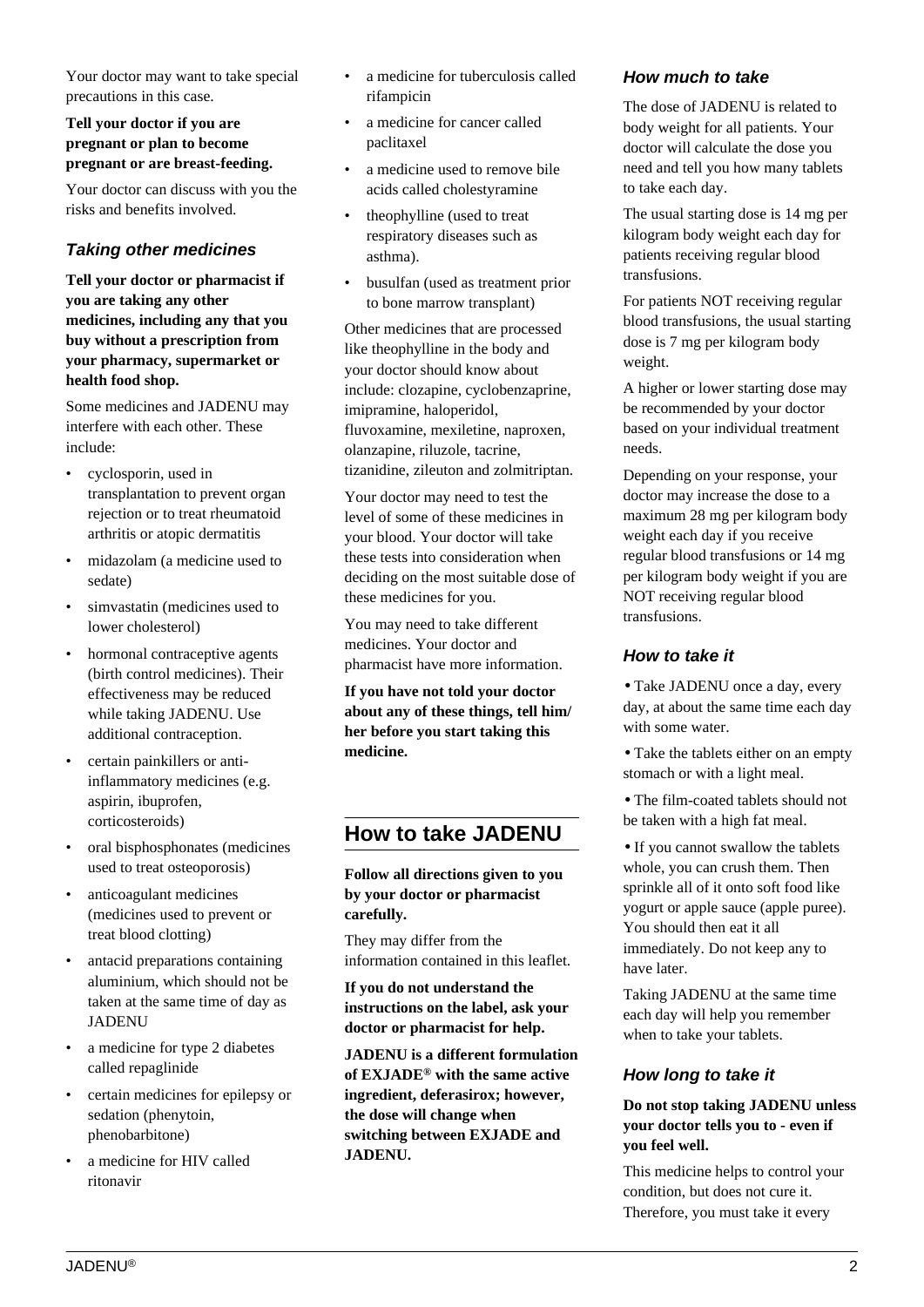day. Continue taking the medicine as long as your doctor tells you to.

## **If you forget to take it**

**If it is almost time for your next dose, skip the dose you missed and take the next dose when you are meant to.**

**Otherwise, take it as soon as you remember, and then go back to taking it as you would normally.**

**Do not take a double dose to make up for the dose that you missed.**

This may increase the chance of you getting an unwanted side effect.

**If you have trouble remembering to take your medicine, ask your pharmacist for some hints.**

## **If you take too much (overdose)**

**Immediately telephone your doctor or the Poisons Information Centre (telephone 13 11 26) for advice, or go to Accident and Emergency at the nearest hospital, if you think that you or anyone else may have taken too much JADENU. Do this even if there are no signs of discomfort or poisoning. Keep the telephone numbers for these places handy.**

If you have taken too much Jadenu, you may experience effects such as abdominal pain, nausea, vomiting, headache, diarrhoea and kidney or liver problems that can be serious.

# **While you are taking JADENU**

## **Things you must do**

**If you notice substantially reduced urine output, tell your doctor straight away.**

This could be a sign of a problem with your kidneys.

**Elderly patients should be monitored closely by their doctor.** Elderly patients may experience more side effects than younger patients and their doctor may adjust their dose.

#### **Keep all of your doctor's appointments so that your progress can be checked.**

Your doctor will do regular tests (blood, urine or Magnetic Resonance Imaging (MRI)) to make sure the medicine is working and to prevent unwanted side effects. Your doctor will also use these tests to decide when you should stop taking JADENU.

Your eyesight and hearing may be tested during treatment as a precautionary measure.

#### **If you become pregnant while taking this medicine, tell your doctor immediately.**

It may affect your developing baby. Your doctor will discuss the risks and benefits of continuing treatment in this case.

#### **If you are going to have surgery, tell the surgeon or anaesthetist that you are taking this medicine.**

It may affect other medicines used during surgery.

**If you are about to be started on any new medicine, remind your doctor and pharmacist that you are taking this medicine.**

**Tell any other doctors, dentists, and pharmacists who treat you that you are taking this medicine.**

## **Things you must not do**

**Do not give this medicine to anyone else, even if their condition seems similar to yours.**

**Do not use it to treat any other complaints unless your doctor tells you to.**

## **Things to be careful of**

**Be careful driving, operating machinery or doing jobs that require you to be alert until you know how JADENU affects you.**

This medicine may cause dizziness in some people. If you experience

dizziness, do not drive, operate machinery or do anything else that could be dangerous. Children should be careful when riding bicycles or climbing trees.

# **Side effects**

**Tell your doctor or pharmacist as soon as possible if you do not feel well while you are taking JADENU even if you do not think it is connected with the medicine.**

All medicines can have side effects. Sometimes they are serious, but most of the time they are not. You may need medical treatment if you get some of the side effects.

#### **Elderly patients may experience more side effects than younger patients.**

Do not be alarmed by the following lists of side effects. You may not experience any of them. Ask your doctor or pharmacist to answer any questions you may have.

**STOP taking JADENU and seek medical help immediately if you or your child experience any of the following symptoms which may be signs of an allergic reaction:**

- difficulty in breathing and swallowing
- swelling of the face, lips, tongue or throat
- severe itching of the skin, with a red rash or raised bumps

### **STOP taking JADENU and tell your doctor immediately if you notice any of the following:**

- rash, red skin, blistering of the lips, eyes or mouth, skin peeling, high fever, flu-like symptoms and enlarged lymph nodes (signs of severe skin reaction)
- a substantially reduced urine output (sign of kidney problem)
- drowsiness, upper right abdominal pain, yellowing of your skin or eyes and dark urine (sign of liver problems)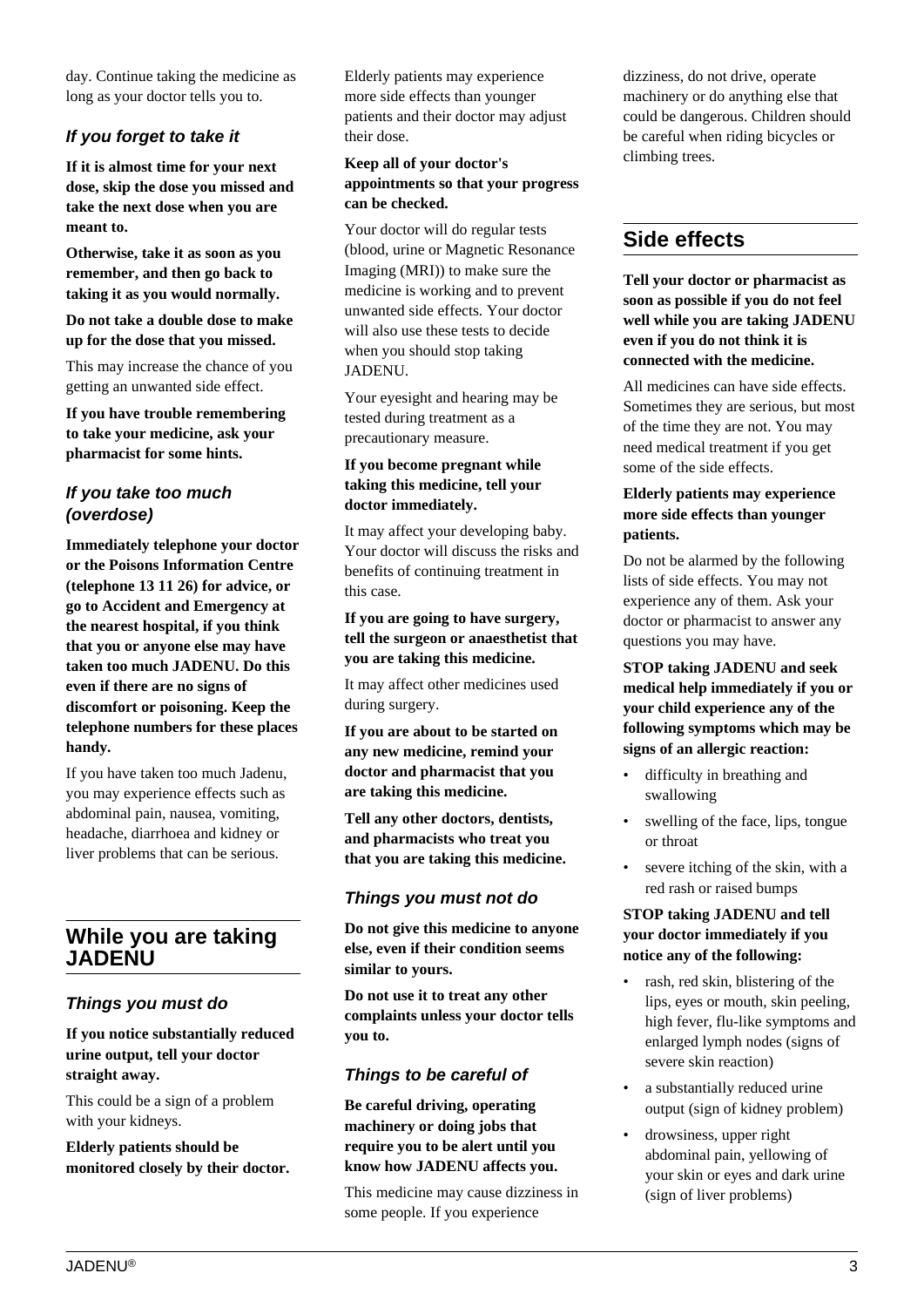- vomiting with blood and/or black stools
- frequent heartburn or abdominal pain (ulcers), particularly after eating or taking the drug
- blurred, cloudy or partial loss of vision
- hearing disturbances
- sudden back pain or pain on the right side of the abdomen (signs of gallstones)
- severe upper stomach pain (pancreatitis)
- tear in stomach or intestine wall that can be painful and cause nausea

The above list includes serious side effects which may require medical attention. These side effects do not occur frequently.

#### **Tell your doctor or pharmacist if you notice any of the following and they worry you:**

- nausea, diarrhoea, vomiting, pain in the abdomen, bloating, constipation or indigestion
- rash
- headache
- itching
- fever or symptoms of a cold or flu
- cough or sore throat
- dizziness
- swelling of arms or legs
- change in the colour of the skin
- anxiety
- trouble sleeping
- tiredness
- sore muscles or joints
- hair loss

The above list includes the more common side effects of your medicine. They are usually mild and short-lived.

#### **Tell your doctor or pharmacist if you notice anything that is making you feel unwell.**

Some people may have other side effects not yet known or mentioned in this leaflet. Some of these side

effects, for example, changes in kidney and liver function, can only be found when your doctor does tests from time to time to check your progress.

# **After using JADENU**

#### **Storage**

- Keep your medicine in the original container until it is time to take it.
- Store it in a cool, dry place, below 30°C
- Do not store this medicine or any other medicine in the bathroom or near a sink
- Do not leave it in the car or on window sills.

#### **Keep the medicine where children cannot reach it.**

A locked cupboard at least one-anda-half metres above the ground is a good place to store medicines.

## **Disposal**

**If your doctor tells you to stop taking this medicine or the expiry date has passed, ask your pharmacist what to do with any medicine you have left over.**

# **Product description**

## **What it looks like**

JADENU 90 mg film-coated tablets: Light blue ovaloid film-coated tablet with bevelled edges, debossed with 'NVR' on one side and '90' on a slight upward slope in between two debossed curved lines on the other side.

JADENU 180 mg film-coated tablets: Medium blue ovaloid filmcoated tablet with bevelled edges, debossed with 'NVR' on one side and '180' on a slight upward slope in between two debossed curved lines on the other side.

JADENU 360 mg film-coated tablets: Dark blue ovaloid filmcoated tablet with bevelled edges, debossed with 'NVR' on one side and '360' on a slight upward slope in between two debossed curved lines on the other side

JADENU comes in packs of 30 filmcoated tablets in blister packs.

## **Ingredients**

Contains either 90, 180 or 360 mg of deferasirox as the active ingredient. It also contains:

- microcrystalline cellulose
- crospovidone
- povidone
- magnesium stearate
- colloidal anhydrous silica
- poloxamer
- hypromellose
- titanium dioxide
- macrogol 4000
- purified talc
- indigo carmine aluminium lake

## **Sponsor**

JADENU® is supplied in Australia by:

NOVARTIS Pharmaceuticals Australia Pty Limited ABN 18 004 244 160 54 Waterloo Road

Macquarie Park NSW 2113

Telephone 1 800 671 203

Web site: www.novartis.com.au

 $\mathcal{D}$  = Registered Trademark

This leaflet was prepared on 27 November 2019.

Australian Registration Number. JADENU 90 mg AUST R 286751 JADENU 180 mg AUST R 286761 JADENU 360 mg AUST R 293497